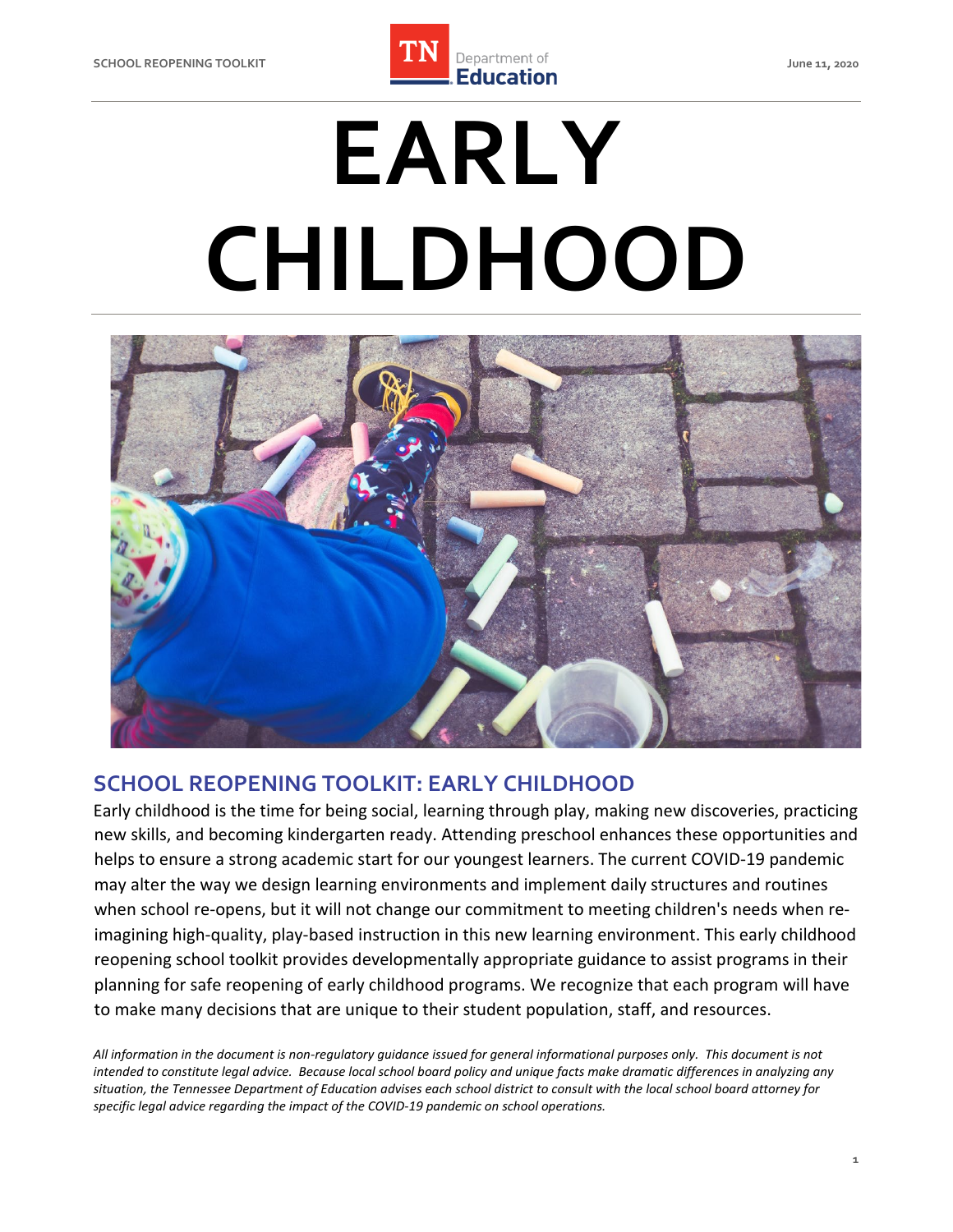# **II. Early Childhood Education Re-Opening Considerations**

## **Build trusting family relationships and partnerships to support learning**

 Early childhood programs are exceptionally good at building and maintaining positive relationships with families and creating welcoming spaces for community interactions. While these program elements are critically important, many of these family engagement practices may be unsafe during the COVID-19 environment. It will be important to limit visitors inside the building to reduce the potential spread of the Coronavirus. The following guiding questions will assist programs in planning for safer ways to engage with and involve families while practicing safe social distancing.

## ☐ *How do I prepare families for program reopening?*

 Families of young children typically need more reassurances that their children will be safe, loved, and well-cared for by those with whom they place their children's care and education. Like their families, young children need to feel secure with their new surroundings and have trust in their caregiver who is also their teacher. For new and returning children, a program leader should consider early and frequent communication with families to provide time for children to bond with new teachers and for families and teachers to build positive relationships. These can be conducted via virtual meeting or through safe distancing in-person meetings. This kind of early and frequent outreach will help assure families that their children will receive the best care while they are in your program. This is especially important to communicate within the COVID-19 context. Programs may consider conducting virtual family visitations to talk with families directly about the safety precautions and procedures in place and to provide an opportunity to address any other concerns families may have. Consider adding updates to parent handbooks that provide health and safety protocols followed during pandemic situations. Importantly, reinforce that children must stay home if they are sick.

# ☐ *How do I help families prepare their children for program reopening?*

 Consider ways to help families talk to their children about the importance of covering their mouths and noses with their arm when they need to cough or sneeze so that they will help others not to get sick. Encourage families to practice handwashing with their children so older toddler to preschool children are able to independently wash their hands. Consider providing families with sample conversation starters or "social stories" that use a story to teach how to practice stay farther back from people, not getting too close, when talking or playing together. Include examples of adults and children wearing face masks when six feet of distance cannot be maintained between people, such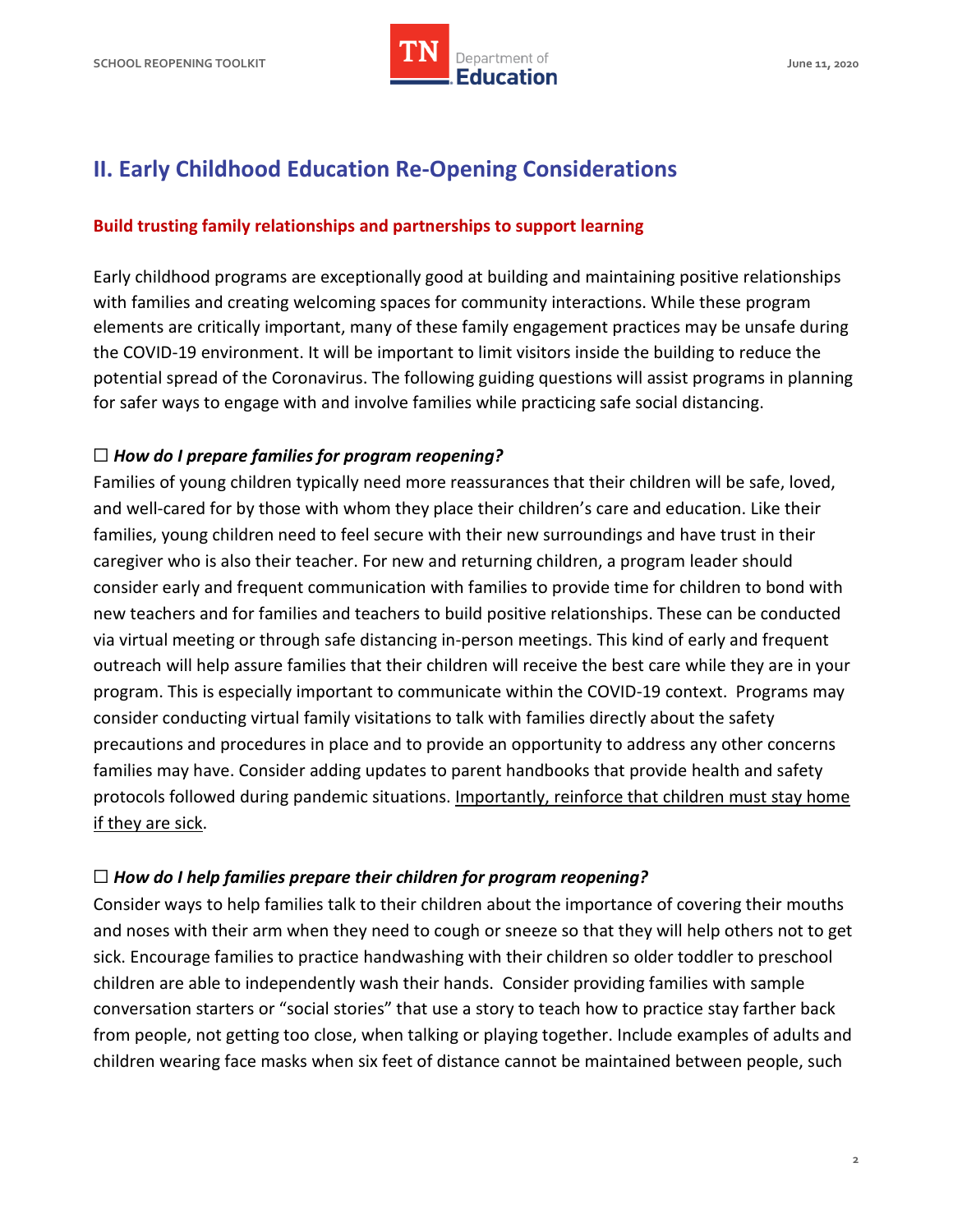

 as at arrival and dismissal. These types of activities will help reduce anxiety felt by children new or returning to school.

# ☐ *How do I provide support for children who may have separation from parent difficulty?*

 Young children frequently have separation anxiety; health and safety protocols limiting families from entering the facility with them may increase this fear. A program leader should consider providing a staggered arrival and shortened day for children who have difficulty separating from their parent or family that would allow the family to come in with the child when there are less people in the hallways. Consider working with the families to provide an adapted schedule that includes gradual increased increments of time the child is at school (separated from family).

# ☐ *How do I apply health and safety guidelines during mealtimes?*

 A program should consider eating in the classroom with children seated six feet apart. To achieve this safe distancing between students, a program may want to stagger times children eat as is appropriate and possible. Children should wash their hands with soap and water before and after meals.

# ☐ *How do I support families in their preparation of lunches for program reopening?*

 For programs in which children bring lunches from home instead of eating meals provided by the facility, program leaders might consider encouraging families to pack "field trip" type of disposable lunches and individual water bottles, instead of using drinking fountains, to reduce the possibility of "germs" remaining on surfaces and potentially increasing the spread of "germs". Program leaders might also encourage families to pack non-toxic hand wipes for children to wipe their hands immediately after eating and while waiting their turn to more thoroughly wash their hands with soap and water at the sink. Early childhood programs that usually dine in a cafeteria or feeding hall are recommended to eat in the classroom to avoid large gatherings, and packing more disposable meals would be easier for both the child and the teacher.

## **Redesign physical learning environment**

 Early childhood education programs are especially known for the wonderful uses of carpets pillows, stuffed animals, puppets, and such are used to create warm, welcoming, cozy environments for children to engage in learning or to retreat to for a time of calm and alone time. While these elements of a classroom have helped to create positive and nurturing spaces, many of these may be challenging to keep clean in the COVID-19 environment. These types of materials and spaces are shared between many children or could hold "germs" for several days. Early childhood spaces are usually designed to promote group sharing of materials and spaces. Many that are created may not be not safe social distance friendly. Program leaders will need to thoughtfully consider designing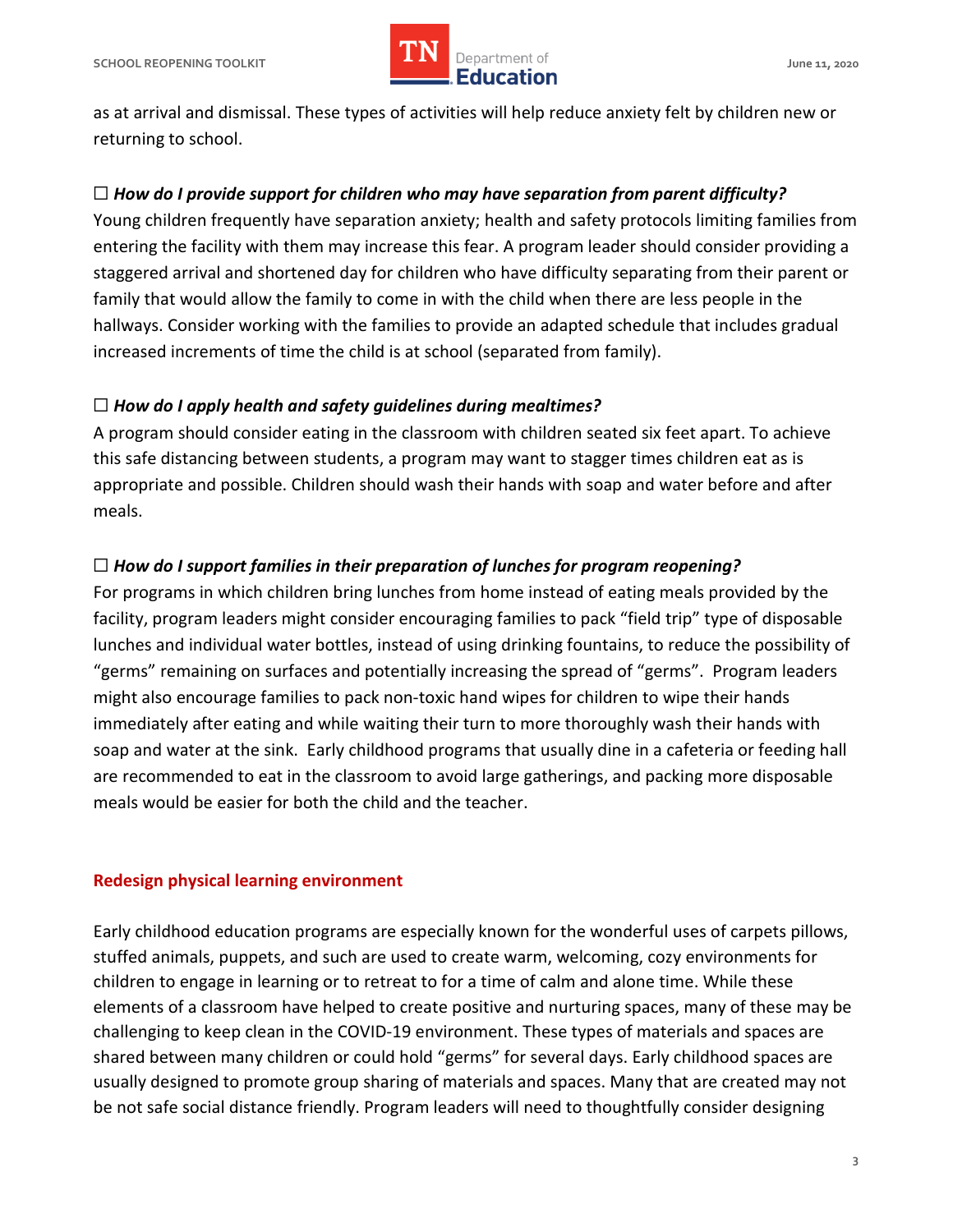

 spaces that encourage safe distance interactions with limited sharing of materials. The following guiding questions will help programs redesign physical learning environments to be welcoming, safe, and easy to clean spaces.

# ☐ *Spacing*

In accordance with Chapter 0520-12-01, [Standards for School-administered Childcare,](https://www.tn.gov/content/dam/tn/stateboardofeducation/documents/pendingrules/0520-12-01%20Standards%20for%20School%20Administered%20Child%20Care%20Programs%2010-19-18.pdf) the amount of space needed for children is 30 square feet per child. For the context of social distancing, consider expanding this to 36 square feet per child. If possible, at nap time, ensure that children's naptime mats (or cribs) are spaced out as much as possible, ideally 6 feet apart. Consider placing children head to toe in order to further reduce the potential for viral spread.

# ☐ *Outdoor Spaces*

 Whenever possible, outdoor space should be explored as an option for extending the physical learning space of classrooms and to provide children with opportunities for movement. For example, painting easels can be taken outside and placed 6 feet apart. A program leader should consider ways to mark off areas of play that allow children to play at a social distance. For example, a pair of children six feet apart could enjoy kicking a soccer ball to one another. Since it is especially difficult to maintain 6 feet social distancing between children during recess, programs may consider having preschool and kindergarten children wear cloth masks during this time. It is important to make sure that all children and staff wash their hands for a minimum of 20 seconds using soap and water after returning from the playground to prevent any spread of germs. Guidelines for appropriate hand washing can be found [here.](https://www.tn.gov/content/dam/tn/education/health-&-safety/Handwashing%20Best%20Practices.pdf) A program leader should also consider creating a cleaning schedule for playground equipment to be cleaned and sanitized between uses by groups of children.

## ☐ **Circle time**

 Because rugs are shared between many children, hold "germs" for longer periods of time and tend to be difficult to clean, programs should consider removing carpets during this COVID-19 context. Because young children are always on the move and are especially wiggly in whole-group circle time, programs might consider having small story group times with fewer children instead of having whole group story time for all children at the same time. For example, a teacher could create a smaller taped off "shape space" such as a hexagon with six feet sides to gather and seat a group of 5 children with the teacher for story time or small group lessons.

# ☐ *Materials*

 The Center for Disease Control (CDC) provides guidelines for cleaning early childhood classrooms, with considerations to both hard and soft surfaces. These guidelines can be accessed [here.](https://www.cdc.gov/coronavirus/2019-ncov/community/schools-childcare/guidance-for-childcare.html#CleanDisinfect)

 When selecting materials for use in the classroom, a program may want to apply the "less is more" concept to optimize use of essential learning materials while minimizing time spent on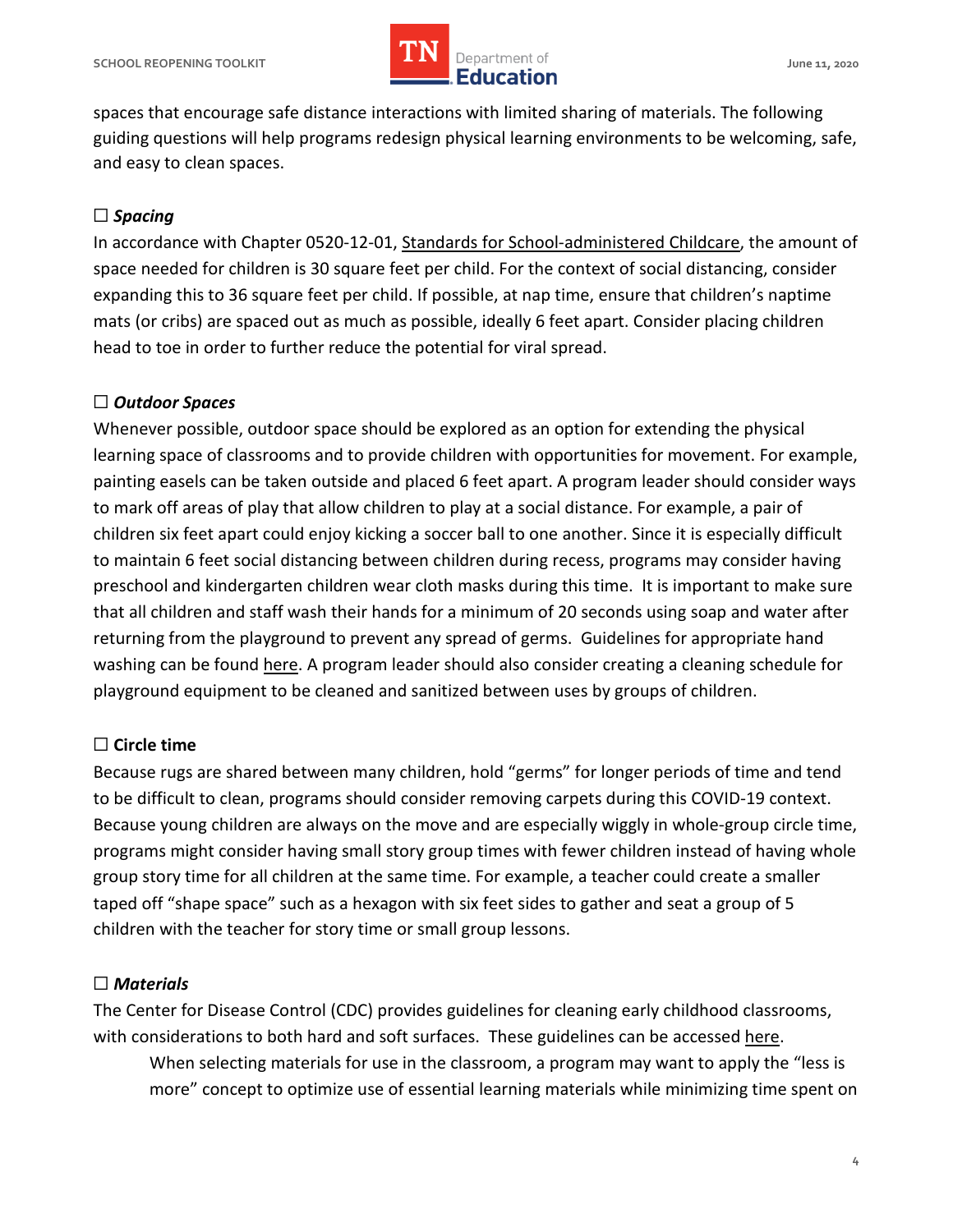want to discourage group sharing of materials. A program should consider what type of including but not limited to area rugs, pillows, stuffed toy animals, and puppets. Programs are encouraged to replace soft covered, porous materials with easy-to-clean surfaces. cleaning multiple materials. In addition to the "less is more" concept, a program may also materials are easily sanitized vs. those that require more cleaning effort and attention, Examples of materials and toys that are easily sanitized are:

- Legos
- Plastic Manipulatives
- Plastic Blocks
- Toy Cars
- Plastic Action Figures
- Markers
- K'nex
- Light Table

 Materials and toys that if used by more than one child at a time are not as sanitary and require more attention when cleaning:

- Play-Dough
- Kinetic Sand
- Board Games that are paper
- Soft Surface Blocks
- Cloth Toys
- Crayons
- Books

## ☐ **Learning Centers**

 Early childhood classroom environments are typically designed with many learning centers to be used my small group of children. While these spaces provide wonderful opportunities for children to learn, play, and interact with one another, program leaders should thoughtfully consider ways to enlarge the spaces and limit the number of children within in these spaces. Program leaders should also consider different approaches for ensuring children experience each learning center. This may be accomplished by having the same cohort of children stay together in an area of the room and center materials are brought to them rather than the children rotating around to each learning center.

# ☐ *Pathways and Entryways*

 Consider marking the entrance and hallways with directional arrows and footprints facing the direction children's feet would be pointed when waking in the correct direction to indicate one way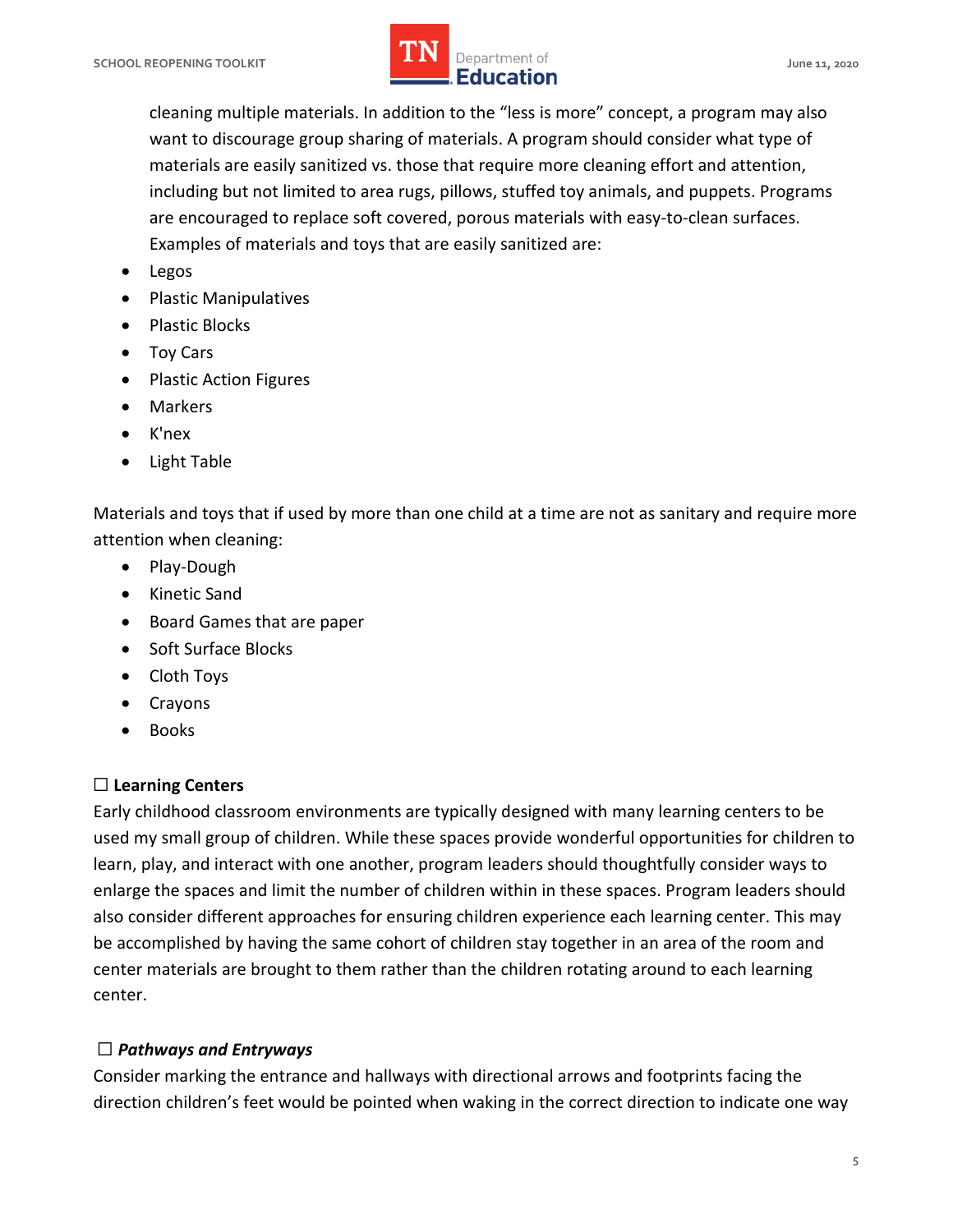in and one way out. Additionally, six feet markings taped on the floor help children understand distance while standing in line and/or waiting their turn. Consider using child-friendly and easily understood icons such as a stop sign shape with feet so children interpret it as "stop and stand here." For entryways, signage should indicate where families can stand or sit to be at a safe distance from one another. Consider providing benches in the hallways or lobby areas marked with sign inviting families to be seated and wait for someone to come take them to the office or classroom.

## **Establish consistent daily structures, schedules, routines, group sizes, and ratios**

 Young children need and benefit from consistent daily structures, schedules, and routines. Teachers and staff may want to consider building in extra time to practice routines, especially for newly added health and safety related procedures and routines. Building in role-play or game-like activities to practice routines not only helps children learn what they are expected to do, but also making the learning fun!

## ☐ *Daily Structures*

 Consider the developmental needs of children when structuring the day to optimize learning while maintaining safe social distancing. The day should be structured to include a balance of teacher directed and child-directed learning. To reduce risks of germ sharing and spread of virus, consider providing individual baskets of materials labeled with the child's photo and name to indicate what material options the child can choose from. For example, in a learning center, place a shelf unit with four shelves. The first shelf is designated for Child A and has 4 baskets of choices for individual use that the child can choose from. The second shelf is designated for Child B and has 4 baskets of choices for an individual use that the child can choose from and so forth. The day should also be structured to balance times of instruction with time for free play and movement.

## ☐ *Schedules*

 An early childhood leader should consider schedules that will work best for young children and families who are new and/or returning to school. For little ones, full days normally can seem especially long. Providing half-day schedules for the first weeks of school will help children better acclimate to a forthcoming full-day schedule. Providing a phase-in schedule where cohorts of children attend certain days or for morning or afternoon sessions will help children acclimate to school as well as provide a solution for maintaining safe social distancing (examples: M/W, T/TH, or 8-11am and 1:00-3:00 pm). When implementing half-day schedules with half the class at a time, it is important that all children are taught the curriculum. If following your curriculum guide, all suggested instructional times can usually be reduced in half. For the scenario where only half the children attend in the morning and the other half attends in the afternoon, times for instruction can also be reduced in half. For example, the teaching of foundational early literacy skills (sounds and phonological awareness) may be taught for 10-15 minutes during a half-day schedule instead of two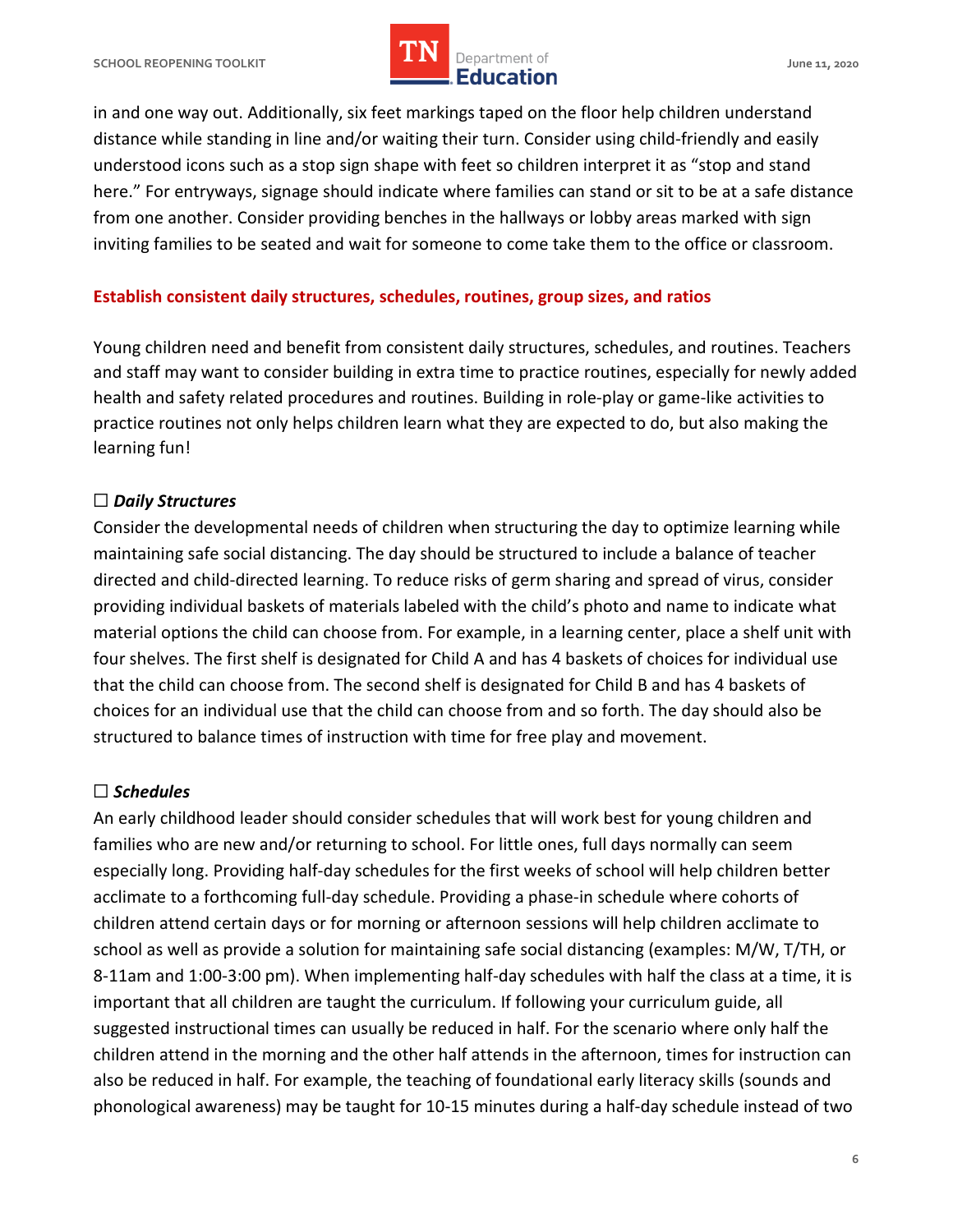

 separate instructional times of 15 minutes for a total of 30 minutes for a full instructional day. Examples of schedules are included in the [Sample Schedules](#page-13-0) section of this reopening toolkit.

# ☐ *Routines*

 At the start of the year, a great deal of time is spent on teaching and practicing routines. Whenever programs re-open after an extended school closure, the first two weeks of school should focus on the teaching and practicing of routines. Children learn best through repeated opportunities for practice. This will be especially important when teaching all children new safe distancing routines and procedures. Children respond well to role playing. Demonstrating expected routines through role play is a fun way for children to practice routines. To prepare children and families for added health and safety routine practices, consider creating video demonstrations of routines and sharing them with families before school starts. Posting picture sequences of steps of routines near spaces where routines need to be followed are also helpful.

# ☐ *Ratios and Group sizes*

 For classroom ages 12 months and above, consider group sizes in accordance with social distancing guidelines to represent no more than 10 individuals in a room (this can be 9 children and 1 adult). For classrooms ages six weeks to 12 months, the ratio and group size will remain the same at 2:8.

## **Apply personal health, safety, and wellness practices from arrival to dismissal for young children**

## ☐ *How do I apply health and safety practices during arrival?*

The [Center for Disease Control](https://www.cdc.gov/) recommends that early childhood programs should consider screening children's temperatures upon arrival. Persons (including staff, parents, children, and visitors) who have a fever of 100.4<sup>0</sup> (38.0<sup>0</sup>C) or above or other signs of illness should not be admitted to the facility. Encourage parents to be on the alert for signs of illness in their children and to keep them home when they are sick or showing signs of illness. Screen children's temperature with the use of digital, laser thermometer. There are several methods that facilities can use to protect their workers while conducting temperature screenings. The most protective methods incorporate social distancing (maintaining 6 feet from others) or the use of physical barriers to eliminate or minimize exposures due to close contact to a child or adult who exhibits symptoms during the screening process.

 Health and safety practices should also be applied during parent drop-off and pick-up. Hand hygiene stations should be set up at the entrance of the facility, so that children can clean their hands before they enter. If a sink with soap and water is not available, provide hand sanitizer with at least 60% alcohol next to parent sign-in sheets. Keep hand sanitizer out of children's reach and supervise use. If possible, place sign-in stations outside, and provide sanitary wipes for cleaning pens between each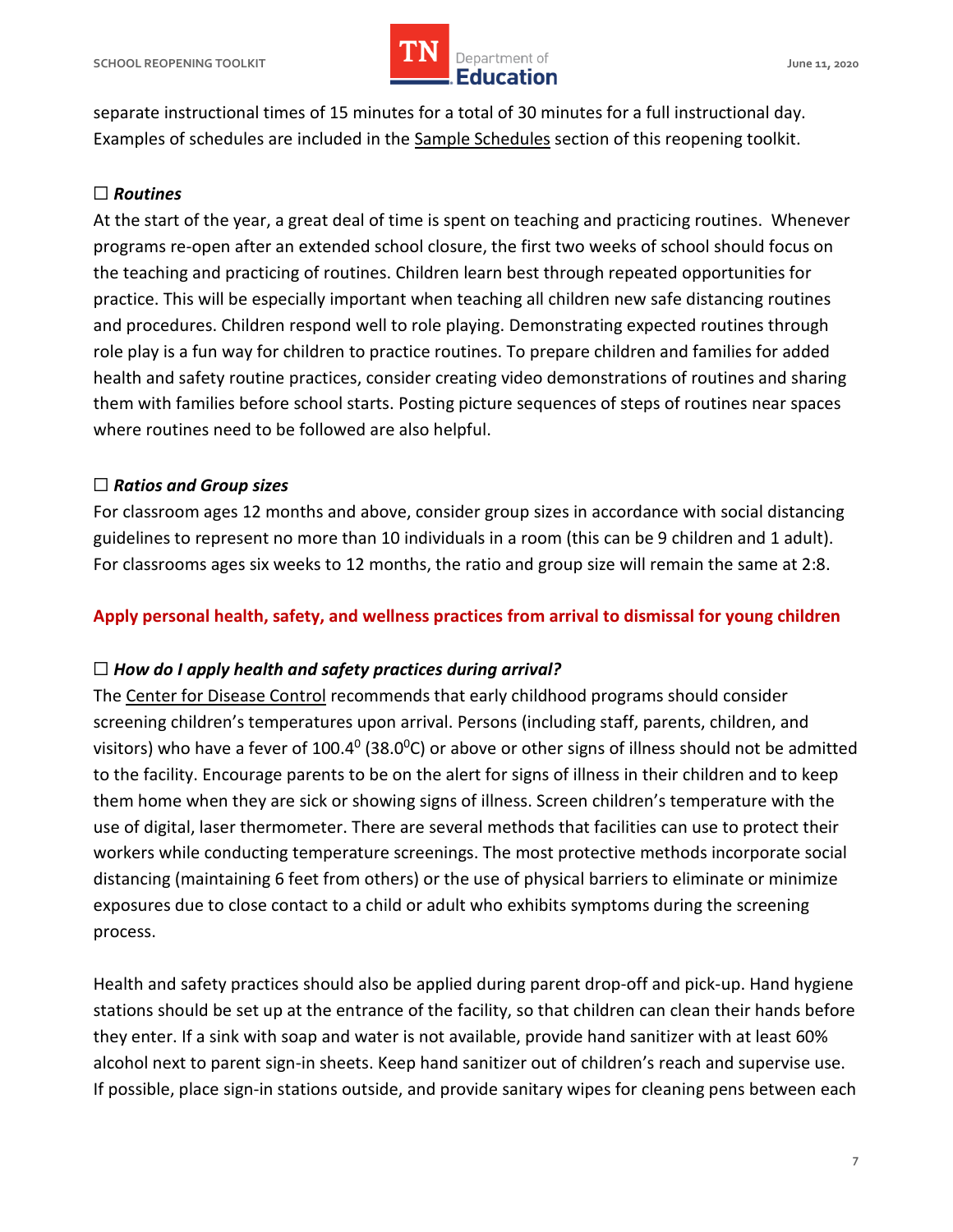

 use. Consider staggering arrival and drop off times and limiting direct contact with parents as much as possible. Some ideas for limited direct contact are:

- Have childcare program staff greet children outside as they arrive.
- Designate a parent to be the drop off/pick up volunteer to walk all children to their classroom, and at the end of the day, walk all children back to their cars.
- • Transport infants buckled in their car seats. Store car seat out of children's reach until parent pick-up.
- • Suggest that the same parent or designated person drop off and pick up the child every day. If possible, older people such as grandparents or those with serious underlying medical conditions should not pick up children, because they are more at risk for [severe illness from](https://www.cdc.gov/coronavirus/2019-ncov/specific-groups/high-risk-complications.html) [COVID-19.](https://www.cdc.gov/coronavirus/2019-ncov/specific-groups/high-risk-complications.html)

# ☐ *How do I increase cleaning and sanitization of materials?*

 Consider implementing a cleaning and sanitization schedule to build in more times for materials and surfaces to be cleaned and sanitized throughout the day in addition to the regular deep cleaning that occurs at the beginning and end of the day. The following considerations will help a program with scheduling increased intervals material cleaning and sanitizing:

- Toys that cannot be cleaned and sanitized should not be used (examples: stuffed animals, finger paints, clay).
- secretions or excretions should be set aside until they are cleaned by hand by a person • Toys that children have placed in their mouths or that are otherwise contaminated by body wearing gloves. Clean with water and detergent, rinse, sanitize with an EPA-registered disinfectant, rinse again, and air-dry. You may also clean in a mechanical dishwasher. Be mindful of items more likely to be placed in a child's mouth, like play food, dishes, and utensils.
- used at all. These toys should b[e laundered](https://www.cdc.gov/coronavirus/2019-ncov/daily-life-coping/children.html) before being used by another child. • Machine washable cloth toys should be used by one individual at a time or should not be
- • Do not share toys with other groups of infants or toddlers, unless they are washed and sanitized before being moved from one group to the other.
- • Set aside toys that need to be cleaned. Place in a dish pan with soapy water or put in a separate container marked for "soiled toys." Keep dish pan and water out of reach from cleaning. Try to have enough toys so that the toys can be rotated through cleanings. children to prevent risk of drowning. Washing with soapy water is the ideal method for
- • Children's books, like other paper-based materials such as mail or envelopes, are not considered a high risk for transmission and do not need additional cleaning or disinfection procedures.

A sample cleaning and sanitization of materials schedule recommended by the [CDC](https://www.cdc.gov/) is included in the best practice section of this toolkit. The link to the schedule is found under the resource section of this toolkit.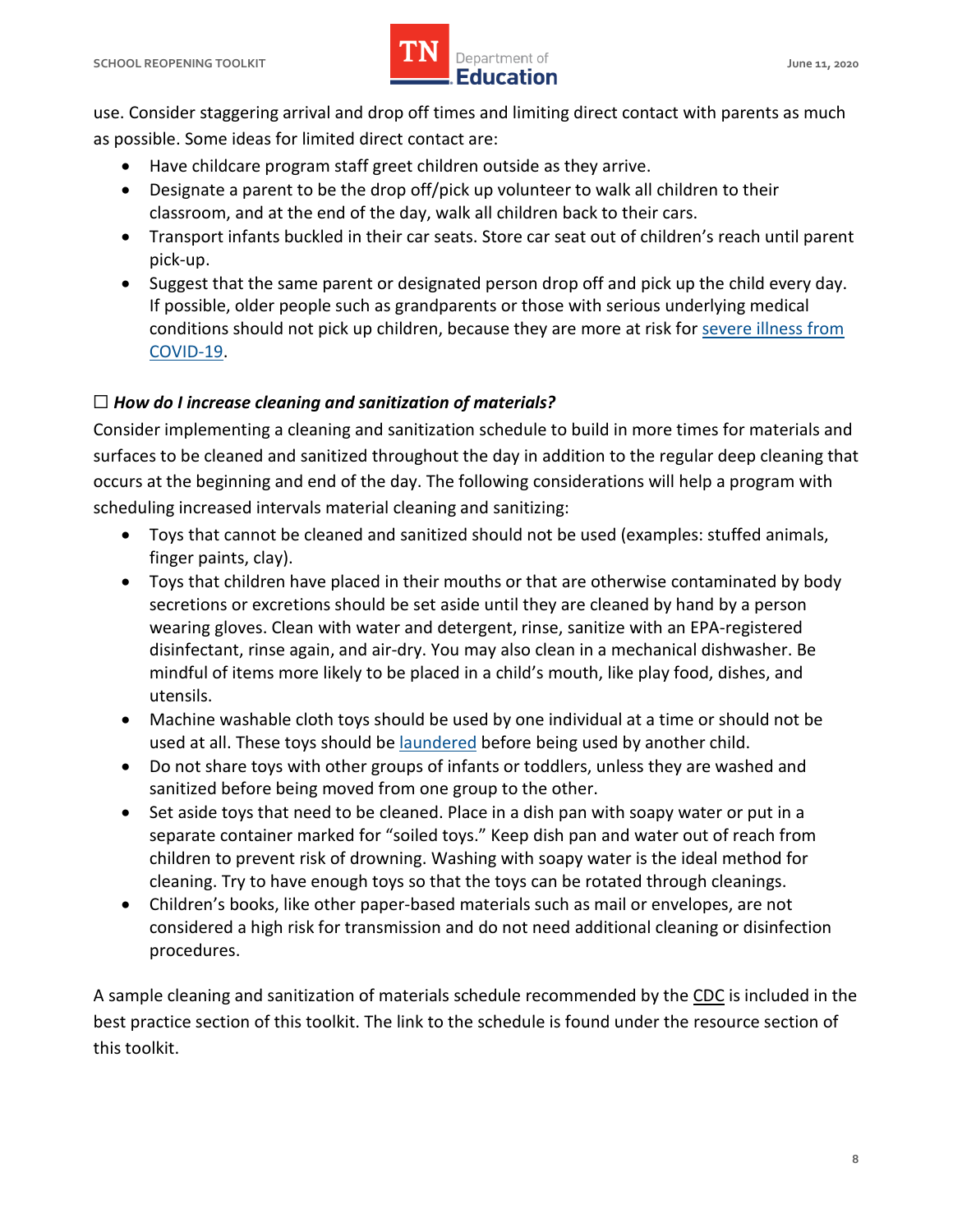

# ☐ *How do I provide care for children who become symptomatic during school day?*

 Consider having a designated, supervised space in the building for isolating and caring for children who become symptomatic during the school day until their parents are able to come and pick them up from school. Any school in any community might need to implement short-term closure procedures regardless of community spread **if an infected person has been in a school building**. If this happens, the following procedures regardless of the level of community spread:

- Contact your local health department as stated in [Standards for School-administered Child](https://www.tn.gov/content/dam/tn/stateboardofeducation/documents/pendingrules/0520-12-01%20Standards%20for%20School%20Administered%20Child%20Care%20Programs%2010-19-18.pdf) [Care.](https://www.tn.gov/content/dam/tn/stateboardofeducation/documents/pendingrules/0520-12-01%20Standards%20for%20School%20Administered%20Child%20Care%20Programs%2010-19-18.pdf)
- Contact your TDOE program evaluator to inform the department of the outbreak.
- and/or get tested for COVID-19. • Consider requesting staff and families in the affected classroom quarantine for 14 days
- Alert each family in your program to communicate the precautions that are taking place and the advice from your local health department.
- Clean and disinfect the affected classroom according to th[e CDC guidelines](https://www.cdc.gov/) (also stated within this document).

# ☐ *How do I increase the frequency of handwashing throughout the day?*

All children, staff, and volunteers should engage in hand hygiene at the following times:

- Arrival to the facility and after breaks
- Before and after preparing food or drinks
- Before and after eating or handling food, or feeding children
- Before and after administering medication or medical ointment
- Before and after diapering
- After using the toilet or helping a child use the bathroom
- • After coming in contact with bodily fluid such as coughing, sneezing, vomiting, and those related to diapering and toileting
- After handling animals or cleaning up animal waste
- After playing outdoors or in sand
- After handling garbage

 Wash hands with soap and water for at least 20 seconds. If hands are not visibly dirty, alcohol-based hand sanitizers with at least 60% alcohol can be used if soap and water are not readily available.

- Supervise children when they use hand sanitizer to prevent ingestion
- Assist children with handwashing, including infants who cannot wash hands alone
- After assisting children with handwashing, and
- Staff members should also wash their hand.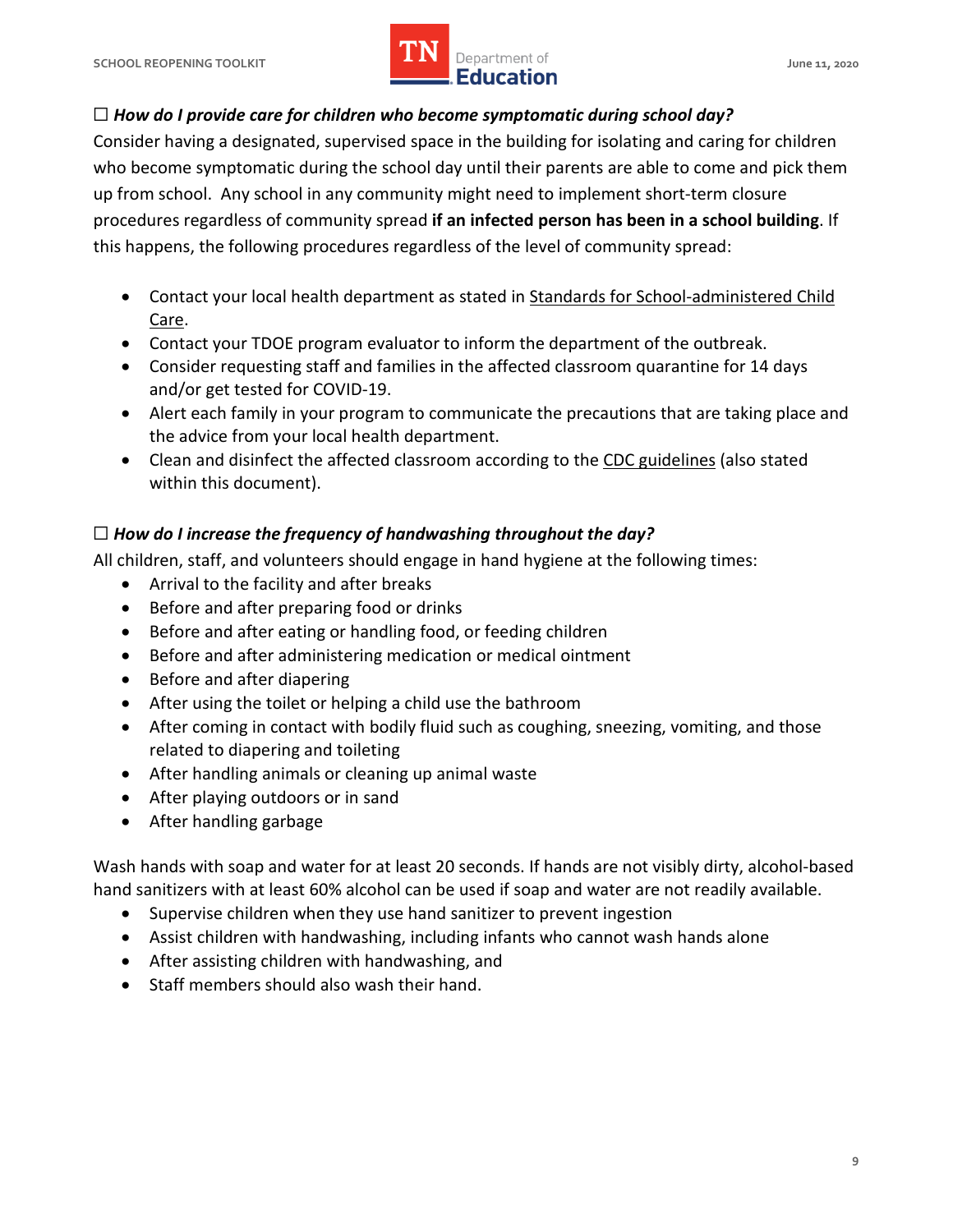

## **Focus on essential learning for children**

# ☐ *How do I ensure teachers are focused on essential learning for children following extended program closure?*

A program leader should carefully review th[e Tennessee Developmental Learning Standards for Birth](https://www.tn.gov/content/dam/tn/education/standards/tnelds/std_tnelds_birth-4yo.pdf) [to 48 Months](https://www.tn.gov/content/dam/tn/education/standards/tnelds/std_tnelds_birth-4yo.pdf) and for [Four-Year-Old children](https://www.tn.gov/content/dam/tn/education/standards/tnelds/std_tnelds_4yo_2018.pdf) enrolled in preschool to determine which skills are essential for the next age or grade band of learning success. Looking back on the previous year will be helpful in determining what essential skills may not have been taught or learned during a prior year of program closure. Looking ahead a year in the standards will provide a sense of what skills are addition to a review of the learning standards, a program leader is encouraged to look through the scope and sequence of the curriculum implemented by their program. Highlighting the essential skills where they occur in the curriculum will help teachers prioritize these get taught and practiced. essential in the current year to ensure children are ready for the upcoming age or grade band. In

# ☐ *How is essential learning best taught and supported?*

 Children learn best through play-based or inquiry-based learning. Essential learning should incorporate play and be taught in an explicit, systematic way. Through play, children re-enact stories read to them, practice counting and sorting skills, engage in problem solving, and make new discoveries through sensory investigations. Children learn from one another and through interactions. Even with social distancing practices, it is important that children still have opportunities to connect and interact with one another.

 All children do not learn in the same way or at the same time. It is important to provided varied ways for children to learn and practice skills. Children need increased time to practice skills especially following an extended school closure.

 The early years are critical for oral language development and early literacy. A program leader should consider early language and early literacy skill development essential. As such, teachers are encouraged to include 20-30 minutes of foundational literacy skill instruction that use a "sounds- first" approach. This learning lays a solid foundation for kindergarten readiness and later third grade reading success. The department will soon release a free, open source Pre-K Foundational Skills Curriculum Supplement that is curriculum agnostic and can be used in tandem with other preschool comprehensive curricula in use. The link to that resource will be shared in the resource section of this toolkit in the coming weeks.

 Teachers may need extra help, training, and ongoing support in developing units and lesson plans to ensure essential learning for children are a focus. Continue to look for training supports and best examples of practices to be included in updates to this early childhood education school reopening toolkit.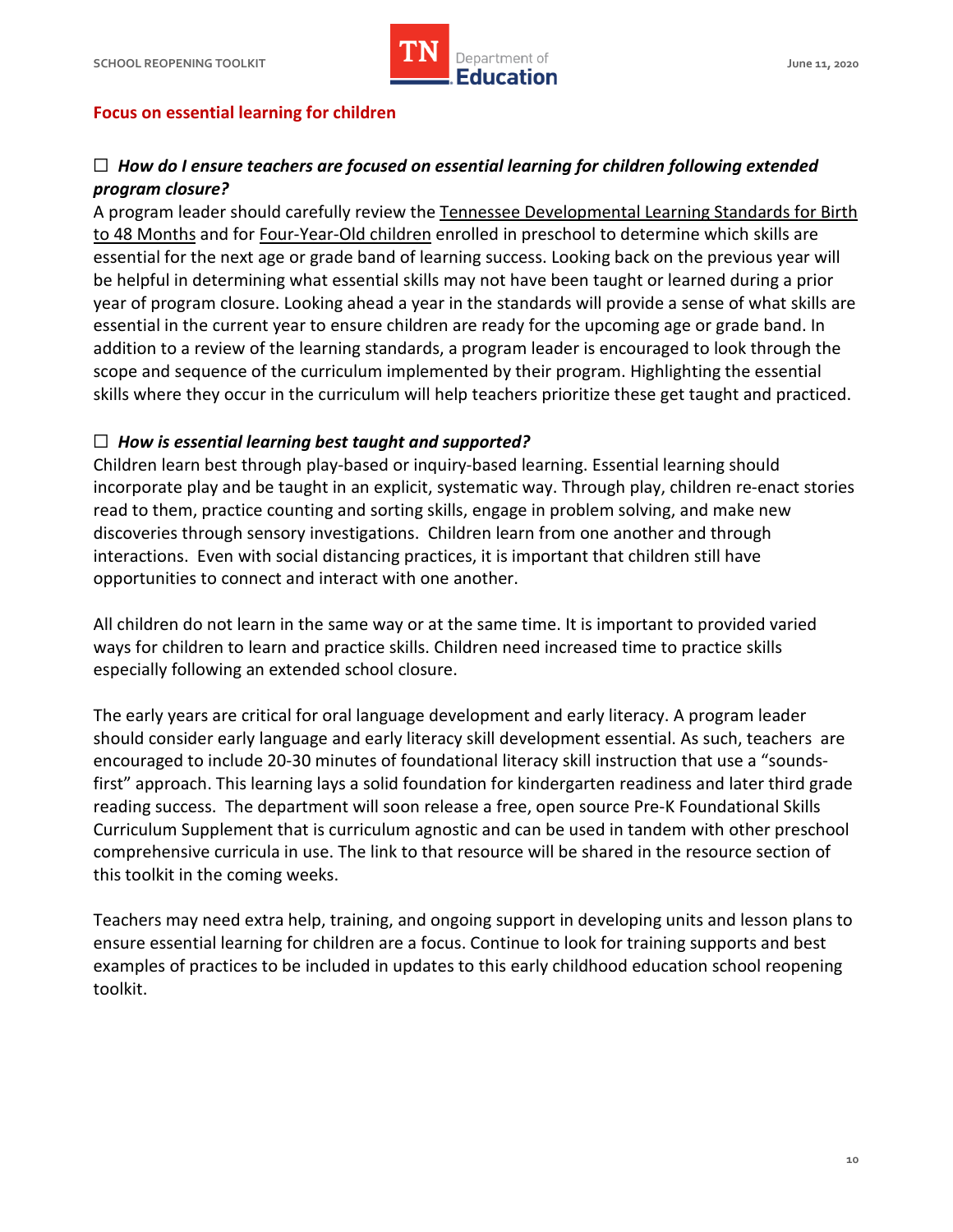# **SCHOOL REOPENING TOOLKIT SCHOOL ASSESSED ASSESSED AT A PROPERTY OF A SERVICE OF A SERVICE OF A SCHOOL AND A June 11, 2020** Department of **IMPLE Department of**

## **Provide ongoing training and support for teachers, program staff, and families of young children**

 Early childhood educators are often the first to acknowledge and value families as children's first teachers. They also recognize that families continue to play a vital role in their children's learning success from the early years through college. During the COVID-19 environment, families were on the front line supporting their children's learning when schools and programs closed. They did this without much training or preparation. Likewise, teachers stepped up and into new roles as they had to learn how to teach young children virtually with limited to no training in how to conduct effective distant learning for young children. The following guiding questions will assist programs in forward planning for ongoing training and support for teachers, program staff, and families.

# ☐ *How do I provide ongoing training and support families in preparation of program reopening?*

 A program leader should consider leveraging the same virtual communications they used during program closures to offer training and support for families for program reopening and supporting children's learning in the new learning context. Consider using virtual platforms and apps to provide families with training to support children's learning at home when schools are open and/or closed. There are suggested apps included in the resource section of this toolkit that provide family-friendly, high-quality teachable moments training opportunities for parents. Consider the use of weekly newsletters that provide health and safety updates as well as information on what the children have learned. The inclusion of a Frequently Asked Question (FAQ) section will not only keep families informed but will also help reduce questions programs receive from families. Consider updating all related information to new health and safety protocols in the parent handbook with hyperlinks for easy navigation. In addition, consider providing additional training to discuss any changes in policies and procedures related to the COVID-19 context. These trainings could also be integrated during virtual home visits and/or orientation sessions.

# ☐ *How do I support teachers in their preparation of program reopening?*

 Teachers may need training and support to assist them the re-design of classroom space, structures, routines, and instructional material selection and use to ensure the health and safety of children while at school. Program leaders may want to consider the use of virtual training sessions to assist teachers in their planning. Consider involving a group of teachers and staff in the planning process. Together, they can develop guidelines and examples of best practice. This planning group could also conduct walk-throughs of classrooms and other spaces throughout the building to ensure all spaces are ready for a safe reopening.

 To be prepared for continuing learning for future occurrences of extended school closures, program leaders may want to provide teachers with training on how to support virtual or distant learning for young children.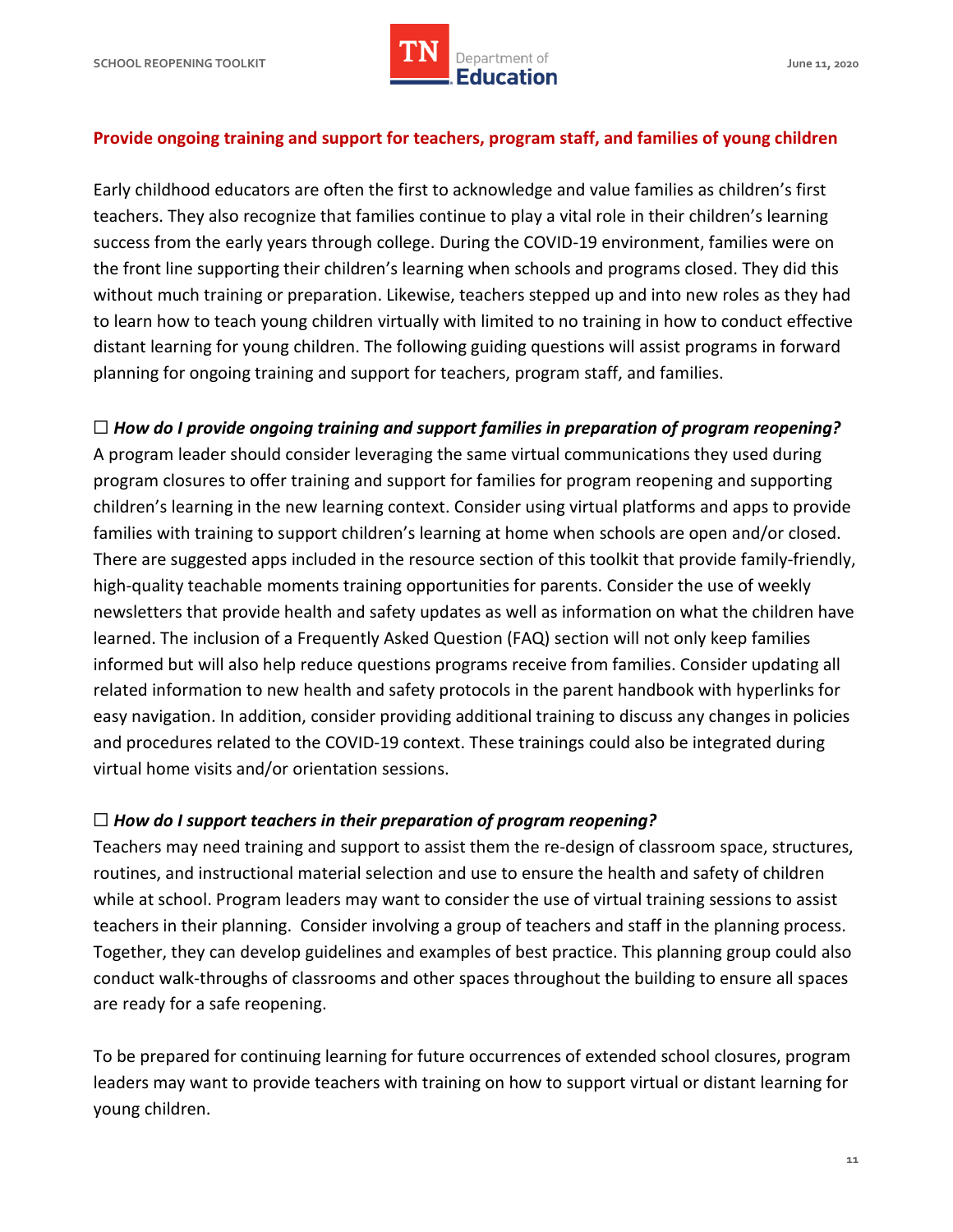

 Additionally, teachers may need training on how to use screeners to assess children's learning at the opening of school and on the use of formative assessments to measure and track learning progress made throughout the year. Teachers will need guidance from program leadership based on learning impact data findings. Consider providing teachers with models, sample tools, and increased coaching supports to accompany in-person and virtual training.

## **Pre-K Academic Considerations**

 Many children are just beginning your program and may not have experienced interruption of learning or learning loss in the same ways as older students attending school did this past year as a result of the COVID-19 pandemic. Others in your program who attended preschool will have likely experienced a degree of learning loss. This section of the reopening checklist will help programs assess the potential learning loss experienced by children and effectively plan for instructional supports for all preschool children.

# **III. Best Practices**

## **Community Building in Early Childhood**

## **Building positive community for the First Two Weeks of School**

 Building positive relationships between teachers and young children and their families during the COVID-19 environment can be tricky when not all children attend school at the same time or on the same days. While families may be limited from entering the building or coming in as classroom guests, families can still connect and engaged with the children using virtual platforms and videos to share their talents, read a book, or teach about a cultural tradition. The best part is that you can get a jump start on creating videos before the school year even starts!

## **Helping children learn how to be and work together as a community of learners**

 Classroom community is established when all children feel supported and welcomed. Children feel supported when they are familiar with expectations and procedures. Whenever there are changes to children's learning routines and procedures, a program leader should encourage teachers to help children adjust to the changes by providing extra and repeated times for learning and practicing classroom routines. This is especially important given the evolving COVID-19 context. Modeling expectations through role play and "social stories" help children remember steps while having fun at the same time. Until children have routines down, it's best to build in extra time for routines to be successfully mastered whenever there has been extended school closure or there has been a need to change routines. For example, simple routines such as washing hands or unpacking a backpack can take triple time in the beginning days of school or when returning to school after a prolonged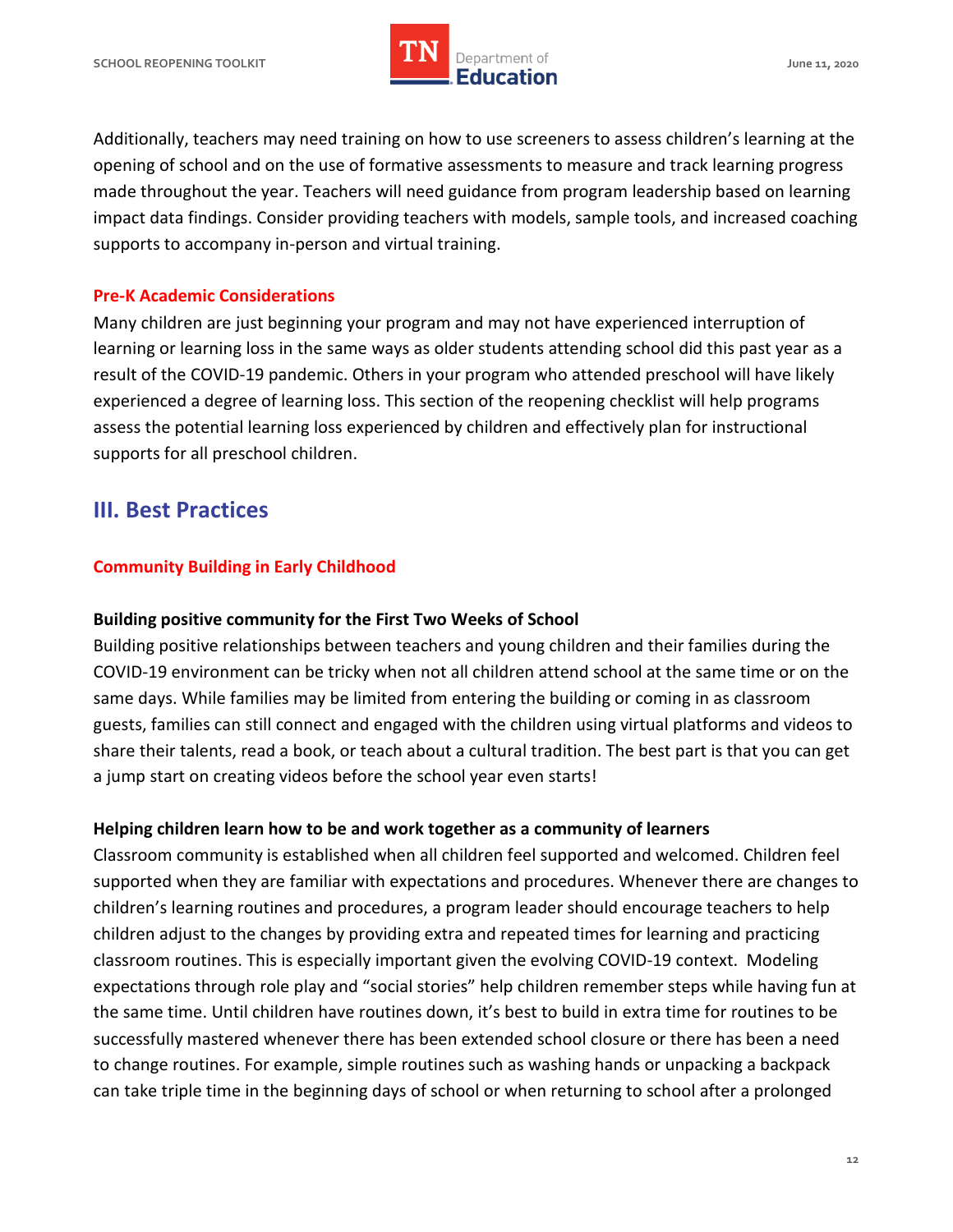

 closure. Allowing children, the gift of time to settle in and learn routines is an important part of community building. Community building involves learning how to be and work together in a shared space.

## **Who is behind that mask? Help children get to know school or program staff members**

 Another important part of building community involves helping children and families get to know school or program staff. Most teachers accomplish this by taking school tours and introducing the children to various staff—custodians, secretaries, directors, principals, teachers, cafeteria ladies, etc. In the COVID-19 environment, teachers may not be able to walk the children about the building, but they can take photos of staff ahead of time with and without wearing protective masks. Then the photos can be incorporated into a class made book. During story time, the children can enjoy guessing who is behind the mask and learning what that person does at the school or program. Staff members could also create 2-3-minute video clips that can be played during class that tells about their special role at the school. Beth Bacon and Kary Lee wrote a great children's book describing how young children can be a COVID-19 helper. Their book entitled, "COVID-19 Helper" can be accessed free by clicking this [link.](http://www.globalhealth.emory.edu/pdfs/Covid-19-Helpers-Author-Beth-Bacon-Illustrator-Kary-Lee_opt.pdf)

## **Inclusive practices for the First Few Weeks of School and beyond**

 Another important part of building community is establishing a culture and climate of acceptance and belonging. Children in early childhood programs learn at different rates and are still learning how to focus on a task, regulate their emotions, use their words to express needs, wait patiently for their turn, and to invite others into play. Teachers play a critical role in modeling acceptance for differences and for ways to be inclusive during play. Classroom spaces should be designed for all children to be able to participate in all activities. When designing a designated space for children to be safe social distances, add a bit more space to accommodate wheelchairs or other apparatus needed by children with exceptionalities. Help children celebrate one another's uniqueness and strengths by creating "I am special because…" stories that can be read at story time. Consider creating digital versions of these to be shared and enjoyed by families.

## **Instructional Planning**

## **Fun and Simple Oral Language Exploration Activities for First Weeks of School reopening**

 Oral language sound exploration games require no preparation, can be played anytime, take little time to play, and are a fun way to get a jump start on learning essential foundational literacy skills in the first few weeks of school. For example, Children delight in hearing silly things said. Enjoy some silly learning fun by helping children make new words by taking away the first or end sound of each word.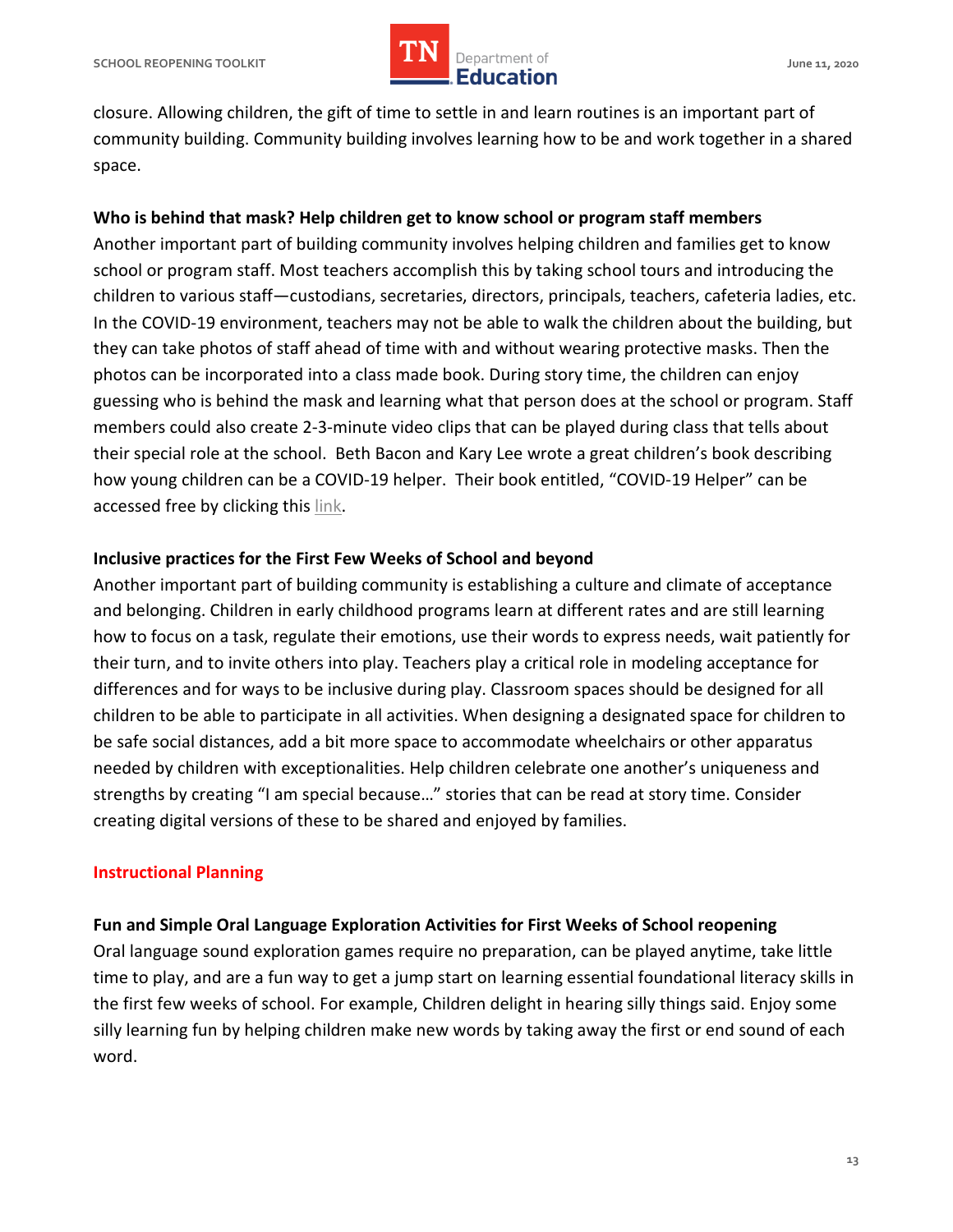For example, taking away /b/ from bean becomes "ean" while taking away /n/ from bean becomes "bea." For added fun, help children discover that some words can be divided into smaller sound bites called syllables. Begin with their names, say name, clap for each sound bit heard, say name again. Give it a try with other family members' names as well as with words from books read. Keep children's interest by substituting clapping for jumping, hopping, bending, or twisting.

# <span id="page-13-0"></span> **IV. Recommended Schedules and Procedures**

 Program leaders will want to consider flexible scheduling that supports the needs of children birth to five. It's important to maintain consistency of schedules, routines, and procedures for young children. For programs considering providing half day sessions, you will want to be sure that curriculum content is covered in shorter bursts of time. Below is an example of a possible flexible schedule that accommodates for safe social distancing. As additional early childhood education program leaders share their flexible schedules, the department will increase examples in this section.

## **Sample of Modified Half Day Pre-K Schedule Morning/Afternoon Sessions**

 Half Class attends in morning session; other half attends in afternoon (Repeat scheduled activities for both sessions)

 \*Note: Groups of 3-4 children stay in 6'x6' designated area of room with spacing marked to maintain social distancing; adults come to them with needed materials if not in space already

 \*Note: Children do not rotate around classroom or between centers. Instead, learning centers are shelved with baskets for individualized use and choices for that cohort of children.

\*\*Small Group instruction can occur in Learning Center space or in an outdoor space on nice days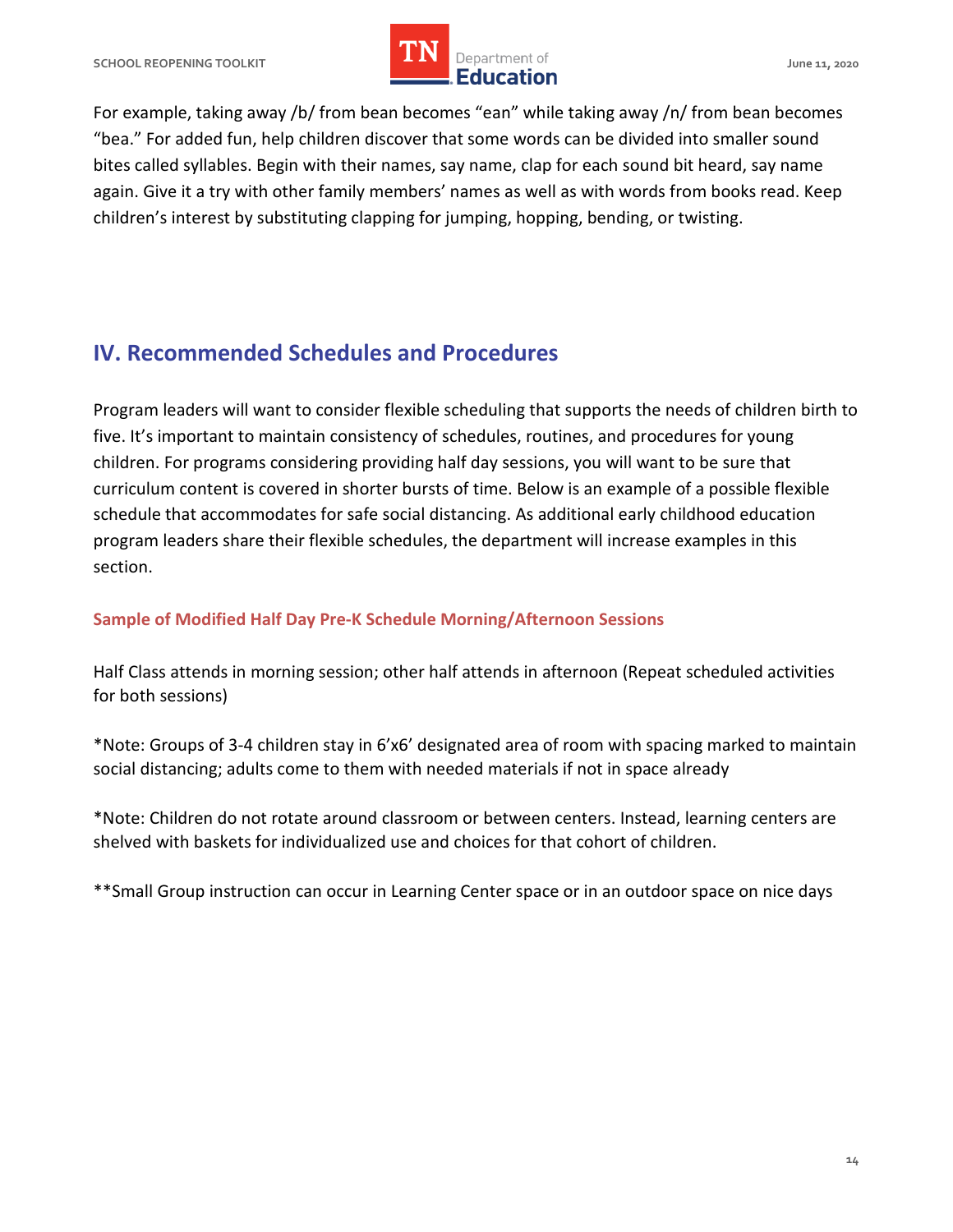

| Group 1 (3-4 children)             | Group 2 (3-4 children)           | Group 3 (3-4 children)         |  |  |
|------------------------------------|----------------------------------|--------------------------------|--|--|
| 25-30 minutes                      | 25-30 minutes                    | 25-30 minutes                  |  |  |
| (Teacher)                          | (Teacher Asst.)                  | (children only)                |  |  |
| 5-7 minutes                        |                                  |                                |  |  |
| <b>Story Time</b>                  | 5-10 minutes Rhyming Practice    | 25-30 minutes                  |  |  |
|                                    | with teacher assistant           | <b>Learning Center choices</b> |  |  |
| 10 minutes Foundational Skills     |                                  |                                |  |  |
| Activity                           | 15-20 minutes Story Time/ Math   |                                |  |  |
|                                    | Experience                       |                                |  |  |
| 5-10 minutes Routine               |                                  |                                |  |  |
| Modeling with movement             |                                  |                                |  |  |
| with teacher                       |                                  |                                |  |  |
| 25-30 minutes                      | 25-30 minutes                    | 25-30 minutes                  |  |  |
| (children only)                    | (Teacher)                        | (Teacher Asst.)                |  |  |
|                                    |                                  |                                |  |  |
| 25-30 minutes                      | 5-7 min Story Time               | 5-10 minutes Rhyming Practice  |  |  |
| <b>Learning Center choices</b>     | 10 min Foundational Skills       | with teacher assistant         |  |  |
|                                    | Activity                         |                                |  |  |
|                                    |                                  | 15-20 minutes Story Time/      |  |  |
|                                    | 5-10 minutes Routine Modeling    | Math Experience                |  |  |
|                                    | with movement with teacher       |                                |  |  |
| 10-15 minutes                      | 10-15 minutes                    | 10-15 minutes Picnic Style     |  |  |
| Picnic Style Snack in              | Picnic Style Snack in designated | Snack in designated classroom  |  |  |
| designated classroom learning      | classroom learning space         | learning space                 |  |  |
| space                              |                                  |                                |  |  |
| 25-30 minutes                      | 25-30 minutes                    | 25-30 minutes                  |  |  |
| (Teacher Asst.)                    | (children only)                  | (Teacher)                      |  |  |
|                                    |                                  | 5-7 min Story Time             |  |  |
| 5-10 minutes Rhyming Practice      | 25-30 minutes                    | 10 minutes Foundational Skills |  |  |
| with teacher assistant             |                                  |                                |  |  |
|                                    | <b>Learning Center choices</b>   | Activity                       |  |  |
| 15-20 minutes                      |                                  | 5-10 minutes Routine Modeling  |  |  |
| <b>Story Time/ Math Experience</b> |                                  | with movement with teacher     |  |  |
| 30 minutes                         | 15 minutes                       | 30 minutes                     |  |  |
| Outdoor time with teacher          | Small Group with teacher         | Outdoor time with teacher      |  |  |
| assistant                          |                                  | assistant                      |  |  |
|                                    | 15 minutes                       |                                |  |  |
|                                    | independent art activity         |                                |  |  |
| 15 minutes independent art         | 30 minutes                       | 15 minutes                     |  |  |
| activity                           | Outdoor time with teacher        | Small Group with teacher       |  |  |
|                                    | assistant                        |                                |  |  |
| 15 minutes                         |                                  | 15 minutes independent art     |  |  |
| Small Group with teacher           |                                  | activity                       |  |  |
|                                    |                                  | 7-10 minutes Closing Activity  |  |  |
| 7-10 minutes Closing Activity      | 7-10 minutes Closing Activity    |                                |  |  |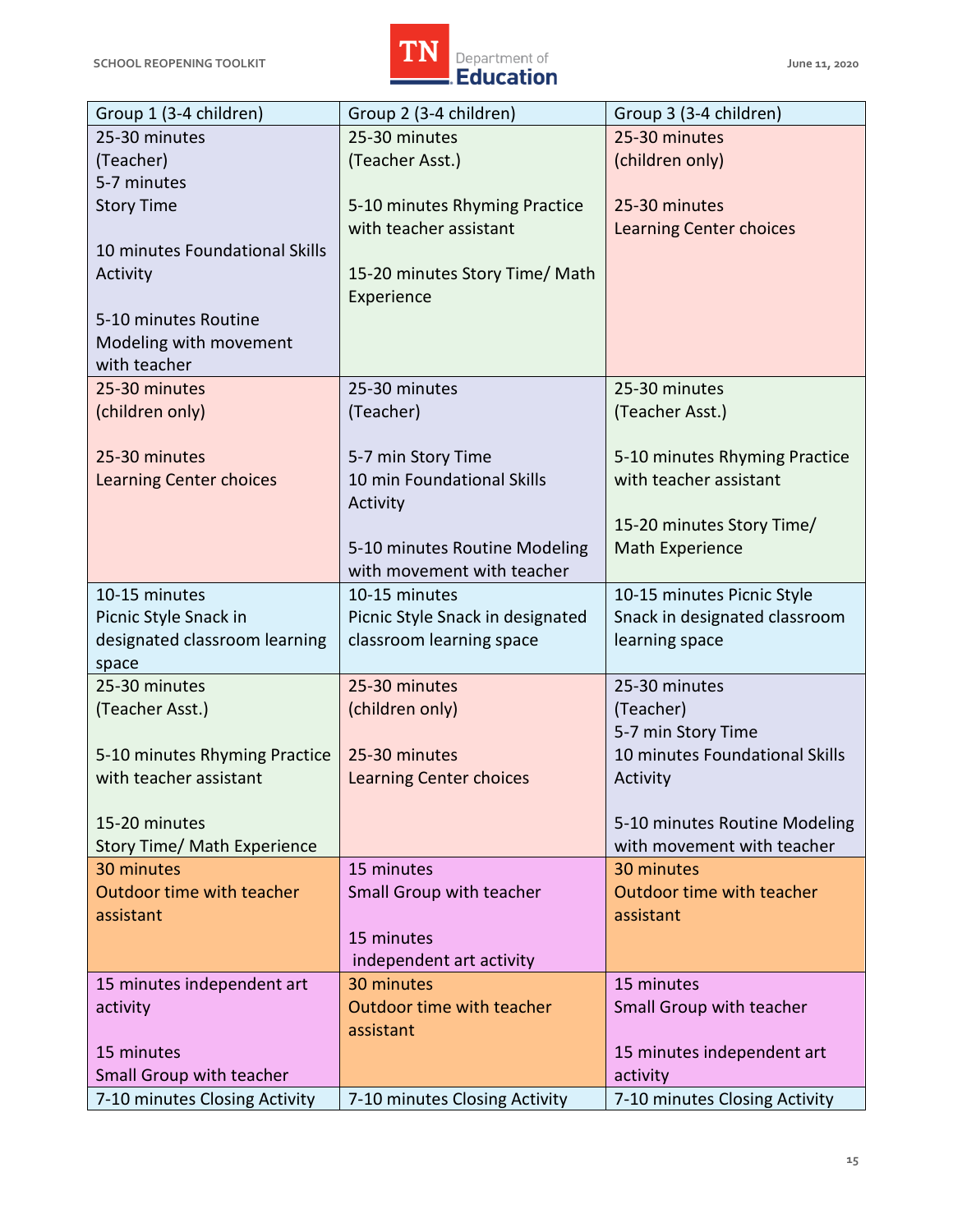

## **Sample Routine Schedule for Cleaning and Sanitizing**

 It is important to establish a schedule for cleaning and sanitizing furnishings and spaces that children will occupy to prevent germs. Below is a sample schedule you can create to help maintain your routine:

| Area               | <b>Before each</b> | After each       | At the end       | <b>Weekly</b> | <b>Monthly</b> | <b>Comments</b>  |
|--------------------|--------------------|------------------|------------------|---------------|----------------|------------------|
|                    | use                | use              | of each day      |               |                |                  |
| <b>Food Areas</b>  |                    |                  |                  |               |                |                  |
| Food prep          | Clean and          | <b>Clean and</b> |                  |               |                |                  |
| surfaces           | sanitize           | sanitize         |                  |               |                |                  |
| Tables/            | <b>Clean and</b>   | <b>Clean and</b> | <b>Clean and</b> |               |                |                  |
| high chairs        | sanitize           | sanitize         | sanitize         |               |                |                  |
| <b>Classroom</b>   |                    |                  |                  |               |                |                  |
| <b>Toys</b>        |                    | Clean            | <b>Clean and</b> |               |                |                  |
|                    |                    |                  | sanitize         |               |                |                  |
| <b>Rug</b>         |                    |                  | Clean            |               |                |                  |
| <b>Floor</b>       |                    |                  | Clean            |               |                |                  |
| cabinets           |                    |                  | <b>Clean and</b> |               |                |                  |
|                    |                    |                  | sanitize         |               |                |                  |
| <b>Diapering</b>   |                    | <b>Clean and</b> | <b>Clean and</b> |               |                |                  |
| area               |                    | sanitize         | sanitize         |               |                |                  |
| <b>Crib sheets</b> |                    |                  |                  | Clean         |                | One child        |
|                    |                    |                  |                  |               |                | per crib         |
| <b>Blanket</b>     |                    |                  |                  | Clean         |                | <b>Send home</b> |
|                    |                    |                  |                  |               |                | at end of        |
|                    |                    |                  |                  |               |                | each week        |

Additionally, the [Center for Disease Control suggests t](https://www.cdc.gov/coronavirus/2019-ncov/community/schools-childcare/guidance-for-childcare.html#CleanDisinfect)hat when you are cleaning you should:

- Wear disposable gloves while cleaning surfaces
- Clean using soap and water first and then use bleach solution or other sanitizer with 70% alcohol
- • To make a bleach solution, mix: 5 tablespoons (1/3 cup) bleach per gallon of room temperature water OR 4 teaspoons bleach per quart of room temperature water.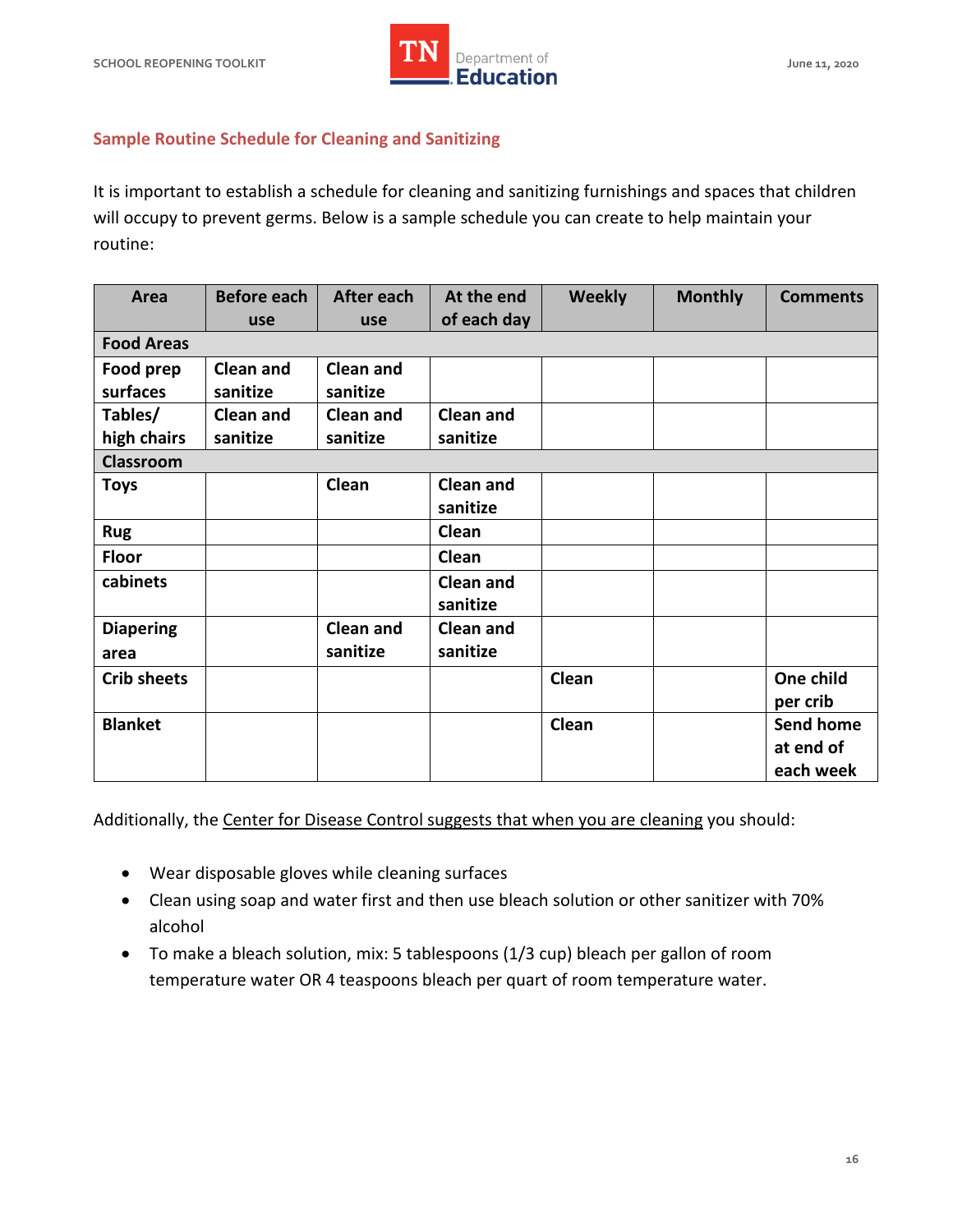

# **V. Resource List**

## **Center for Disease Control (CDC)**

## [Link](https://www.cdc.gov/coronavirus/2019-ncov/community/schools-childcare/guidance-for-childcare.html)

 The Center for Disease Control has issued guidance for childcare programs operating during the COVID-19 pandemic. This guidance covers hand washing, social distancing, cleaning of toys and hard surfaces, etc. The CDC provides health promotion materials for hand washing free of charge that can be found [here.](https://www.cdc.gov/handwashing/materials.html)

## **ReadyRosie**

## [Link](https://www.tn.gov/education/news/2020/3/30/tdoe--governor-s-early-literacy-foundation-partner-with-readyrosie-to-provide-free-early-education-resources-to-families-.html)

[ReadyRosie](https://www.tn.gov/education/news/2020/3/30/tdoe--governor-s-early-literacy-foundation-partner-with-readyrosie-to-provide-free-early-education-resources-to-families-.html) is an online education tool providing at-home instructional videos parents can do with their children. Through a partnership between the department and the Governor's Early Literacy Foundation, Tennessee families can register for free through June 30. Register here. All families [enrolled prior to June 30 will continue to have access.](https://readyrosie.com/tn/#ReadyRosieTN) Access a How To Use Guide here.

## **PBS Teaching Tennessee**

## [Link](https://www.tn.gov/education/pbsteaching.html)

 Through a continued partnership with the state's PBS stations, Tennessee students will have access to daily educational content all summer through the *Summer Learning Series*. All six Tennessee PBS stations will offer high quality educational programming for grades K-3, weekdays from 10 a.m. –12 p.m. CT, through June and July. Each of these programs also have teacher, family, and student resources available [online.](https://tn.pbslearningmedia.org/) Teaching Tennessee classroom lessons for 1st-8th grade students can be found on th[e department's YouTube page.](https://www.youtube.com/view_all_playlists?nv=1) All 320 lessons have companion teacher lesson plans and student packets that can be found [here.](https://www.tn.gov/education/pbsteaching.html)

## **School Closure toolkits**

## [Link](https://www.tn.gov/education/health-and-safety/update-on-coronavirus.html)

 Tennessee Department of Education has released a set of school-closure toolkits to provide programs with guidance on closure due to natural disaster and/or pandemic.

## **Tennessee Early learning Developmental Standards (TN-ELDS)**

## [Link](https://www.tn.gov/education/instruction/academic-standards/early-learning-development-standards.html)

 Tennessee Department of Education, in partnership with other early childhood agencies, developed a set of early learning developmental standards fo[r birth-48 months](https://www.tn.gov/content/dam/tn/education/standards/tnelds/std_tnelds_birth-4yo.pdf) as well as pre-K.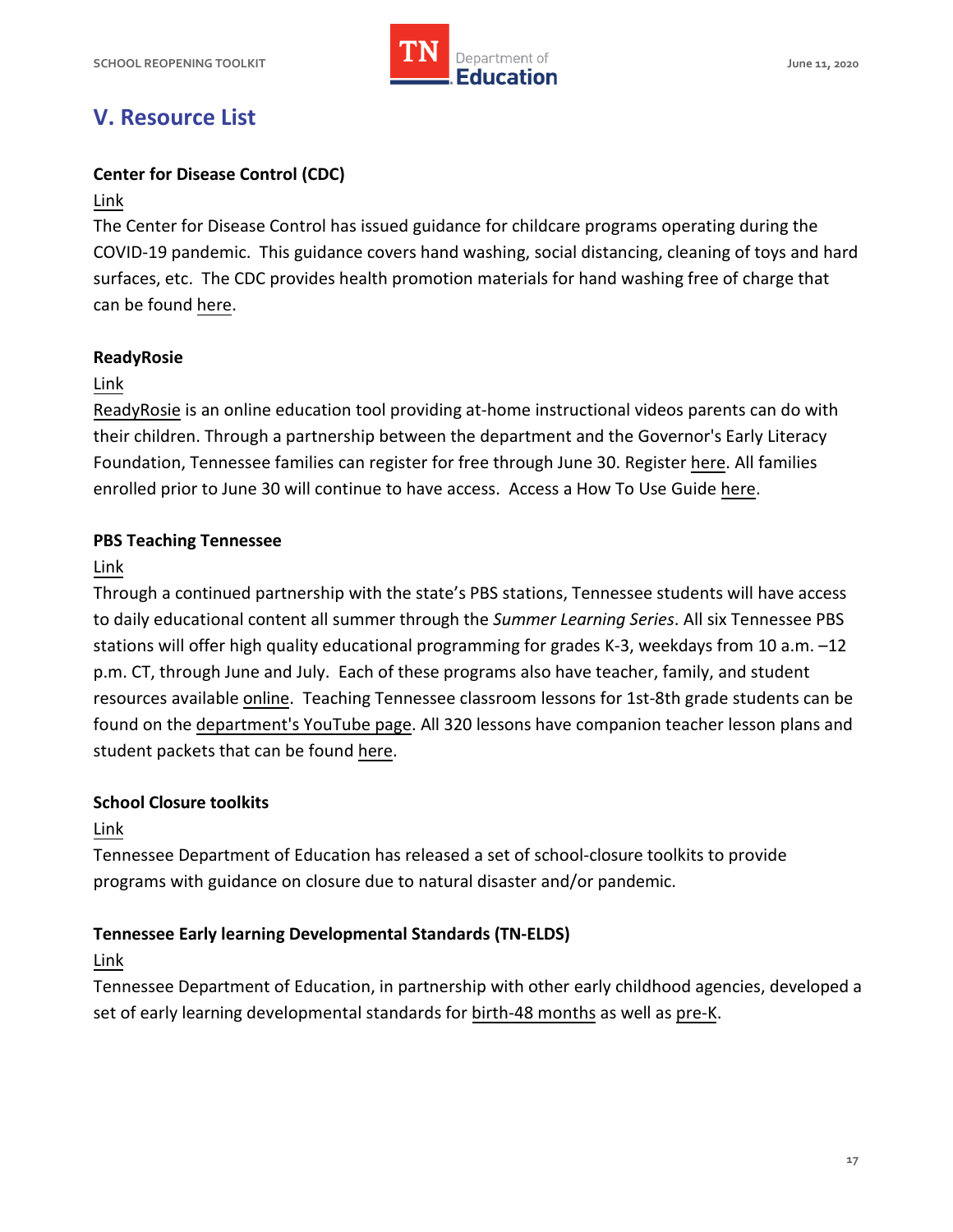

## **Chapter 0520-12-01, Standards for School-administered Child Care**

## [Link](https://www.tn.gov/content/dam/tn/stateboardofeducation/documents/pendingrules/0520-12-01%20Standards%20for%20School%20Administered%20Child%20Care%20Programs%2010-19-18.pdf)

 In accordance with T.C.A. 49-1-1101-1108, the state board of education approves a set of rules that governs all school-administered childcare.

## **National Association for the Education of Young Children (NAEYC)**

## [Link](https://www.naeyc.org/)

 NAEYC has provided resources for early childhood educators on coping with COVID-19. This organization has also provided a free virtual training institute for all early childhood educators this summer.

## **Early Childhood Learning and Knowledge Center (ECLKC)**

[Link](https://eclkc.ohs.acf.hhs.gov/about-us/coronavirus/responding-covid-19) 

ECLKC provides regular updates on Head Start's response to COVID-19.

## **Tennessee School Meal Finder**

[Link](https://schoolmealfinder.hoonuit.com/) 

 Through a partnership between the department and Hoonuit, Tennessee families now have access to this school meal site finder to find the closest meal pick up program available to them.

## **STE(A)M Resource Hub**

[Link](https://www.tsin.org/covid-19-steam-resource-hub) 

 The department and the Tennessee STEM Innovation Network (TSIN) released a STE(A)M Resource Hub for educators and families to use with students during COVID-19 related school closures. The STE(A)M Resource Hub includes three weekly challenges around design activities, critical thinking, and career exploration that can all be done in the home.